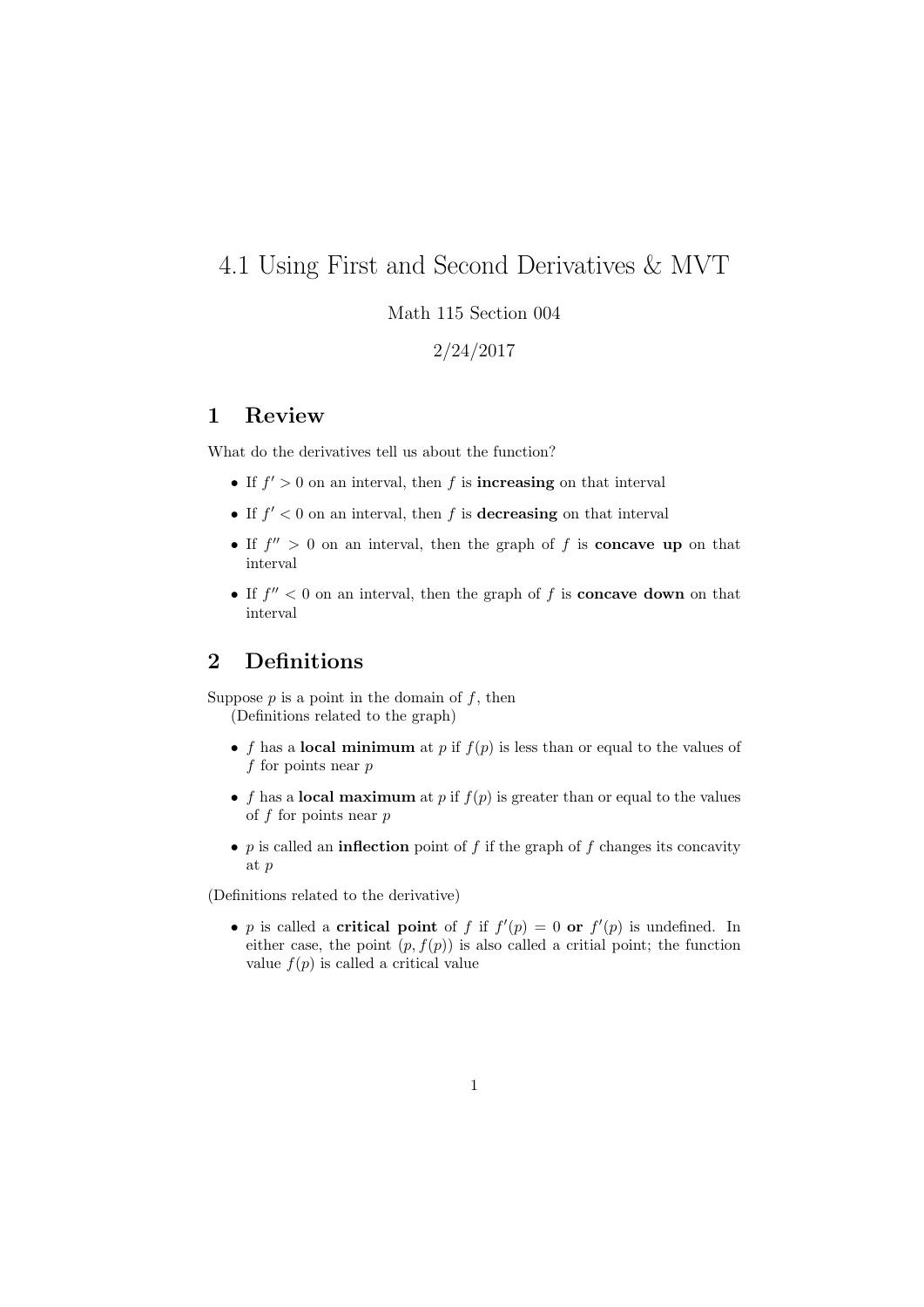#### 3 Theorems

1. (Mean Value Theorem) If f is continuous on  $a \leq x \leq b$  and differentiable on  $a < x < b$ , then there exists a number c with  $a < c < b$  such that

$$
f'(c) = \frac{f(b) - f(a)}{b - a}
$$

In other words,  $f(b) - f(a) = f'(c)(b - a)$ 

- 2. Suppose  $p$  is a local maximum or minimum of the function  $f, p$  is not the endpoint of the interval and f is differentiablea at p. Then  $f'(p) = 0$ . Thus *p* is a critical point.
- 3. (Second-Derivative Test for Local Maxima and Minima)
	- If  $f'(p) = 0$  and  $f''(p) > 0$ , then f has a local minimum at p
	- If  $f'(p) = 0$  and  $f''(p) < 0$ , then f has a local maximum at p
	- If  $f'(p) = 0$  and  $f''(p) = 0$ , the test tells us nothing.
- 4. Suppose p is an inflection point of the function f, p is not the endpoint of the interval and  $f''$  is defined at p. Then  $f''(p) = 0$ .
- 5. If f has a continuous derivative, then an inflection point  $p$  of the function  $f$  is a local maximum or minimum of  $f'$ .

#### 4 Discussion

Q1: How to detect a local maximum or minimum?

Answer: By theorem 2 above, we know that a local maximum or minimum is necessarily a critical point. We just find all the critical points (either  $f'(p) = 0$  or  $f'(p)$  is not defined) and decide between them.

If p is a critical point such that  $f'(p) = 0$ , then we could either make a table like this

$$
x < p \qquad x = p \qquad x > p
$$
  
\n
$$
f'(x) > 0 \qquad f'(x) = 0 \qquad f'(x) < 0
$$
  
\n*f* is increasing *f* achieves local maximum *f* is decreasing

or like this

$$
x < p \qquad x = p \qquad x > p
$$
  
\n
$$
f'(x) < 0 \qquad f'(x) = 0 \qquad f'(x) > 0
$$
  
\n*f* is decreasing *f* achieves local minimum *f* is increasing

or we could use the second derivative test by theorem 3 above.

If p is a critical point such that  $f'(p)$  is not defined. Then we have to look at the graph.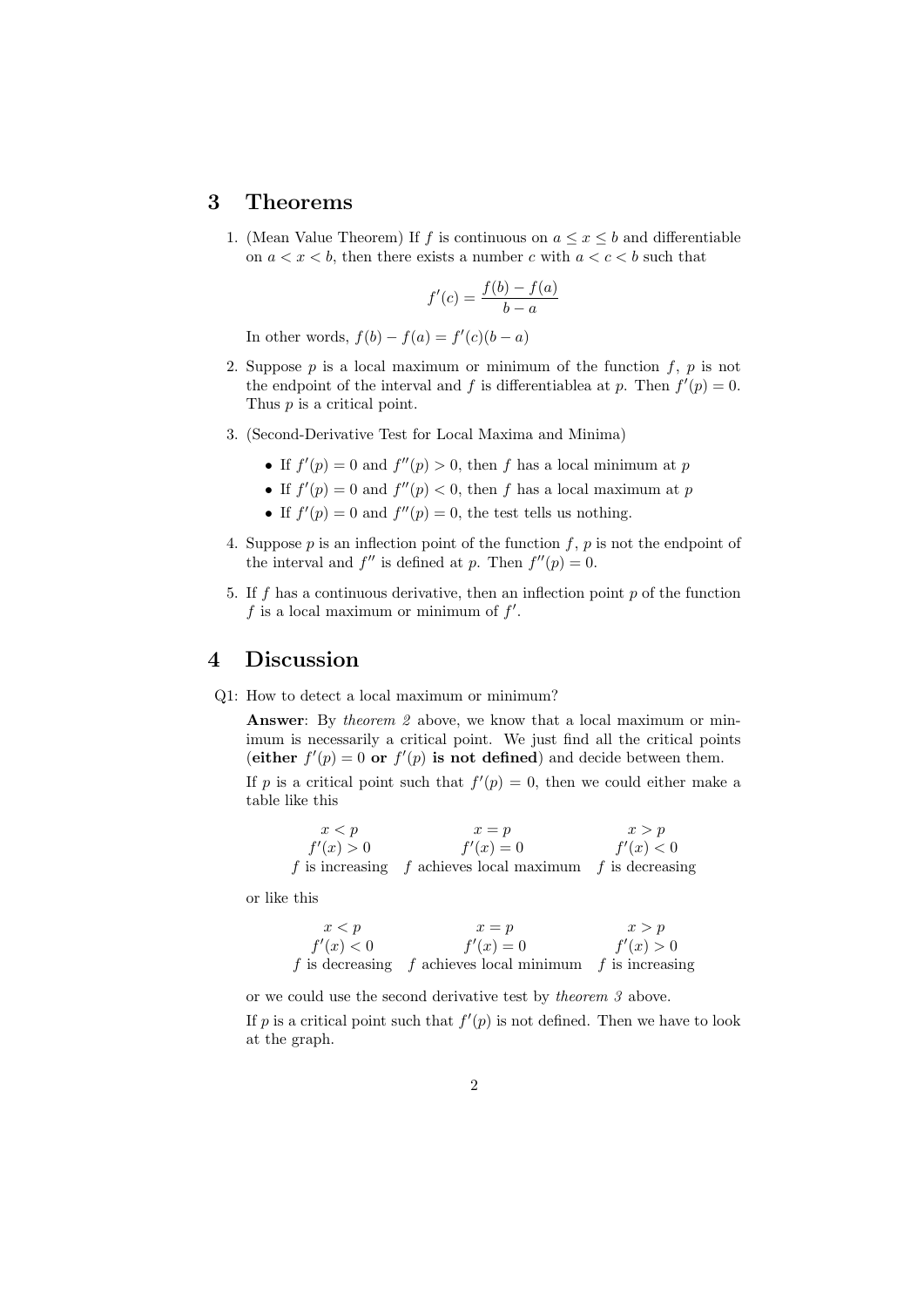**Warning:** A critital point p such that  $f'(p) = 0$  doesn't have to be a local maximum or a local minimu. The reason is that it could fail the derivative test (i.e.  $f''(p) = 0$ ). An example is that  $f(x) = x^3$  at  $x = 0$ . Verify that this is not a local maximum or a local minimum but a critical point.

Q2: How to detect an inflection point?

**Answer:** By theorem  $\lambda$ , we could use the same ideal: first find all points such that  $f''(p) = 0$ . Then look at the sign of  $f''(x)$  near p:

- If the sign is different for  $f''$  on both sides of p, then p is an inflection point
- If the sign is the same, then  $p$  is not an inflection point.